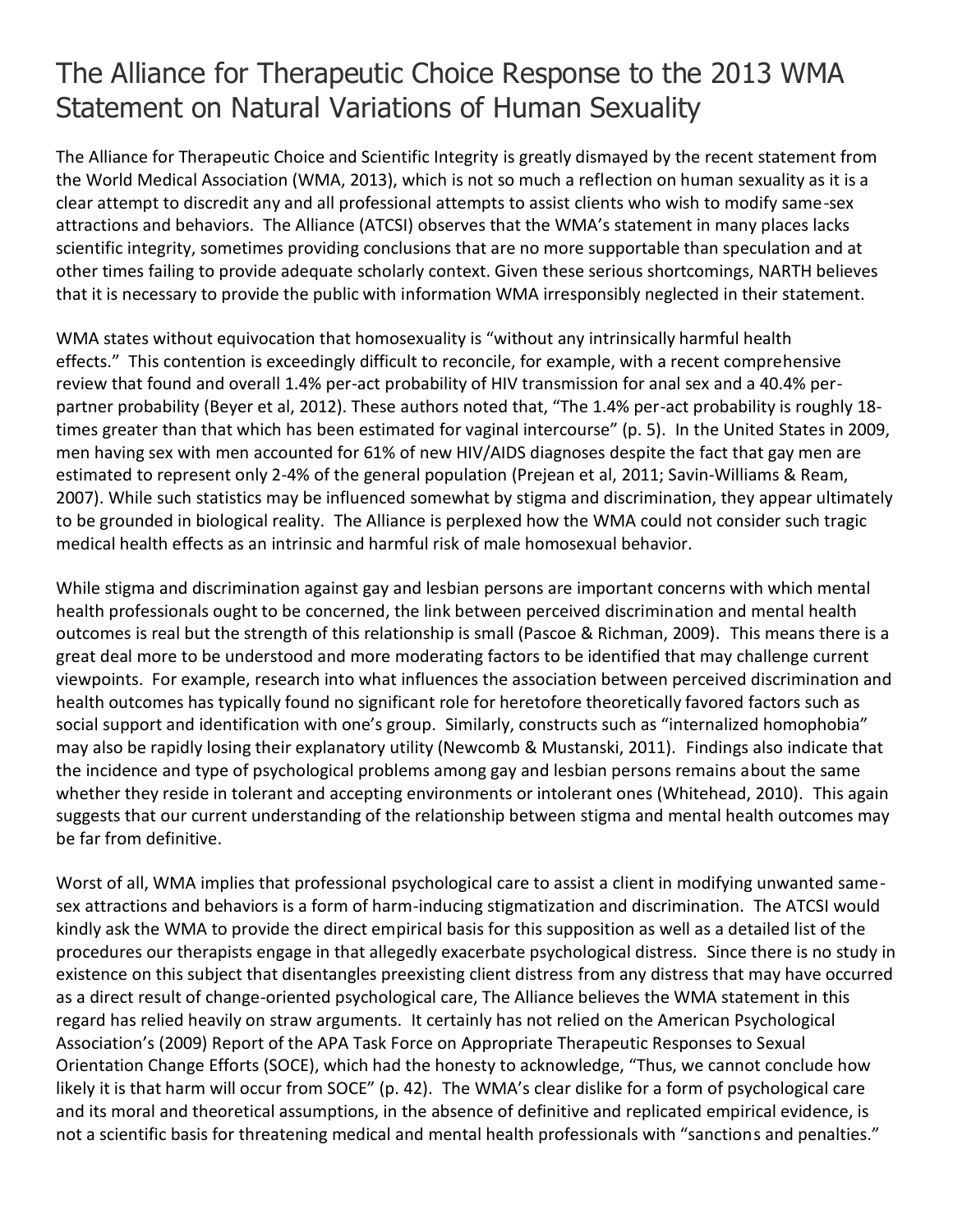WMA further fails to provide critical context for its unsubstantiated linking of change-oriented psychological care with psychological harm. Any discussion of alleged harms simply must be placed in the broader context of psychotherapy outcomes in general. Extensive research has shown that 5-10% of adult clients across all forms of psychotherapy are worse after treatment and that higher deterioration rates—sometimes exceeding 20%--have been reported for children and adolescents in psychotherapy (Lambert, 2013; Lambert & Ogles, 2004; Nelson, Warren, Gleave, & Burlingame, 2013). Deterioration rates would need to be established for professionally conducted change-oriented therapy significantly beyond 10% for adults and 20% for youth in order for claims of approach-specific harms to be substantiated. The ATCSI assumes the WMA knows that prevalence rates of success and harm for change-oriented psychological care are currently unknown, so it is difficult to avoid the conclusion that the WMA is targeting such care on ideological and not scientific grounds.

Finally, as the Alliance finds frequently in statements of activism, WMA creates straw arguments by claiming practitioners such as those aligned with our view their work as attempting to "cure" homosexuality, when in fact most recognize that change usually takes place on a continuum of change, as is the case for nearly every other psychological and behavioral condition for which people seek professional care. Furthermore, the WMA's attempt to invalidate the psychological care of unwanted same-sex attractions and behaviors on the grounds that homosexuality is no longer considered to be a psychopathology or illness betrays a profound misrepresentation of the scope of psychotherapeutic practice. There are numerous examples of professionally sanctioned targets of treatment that are not considered to be disorders. These include relationship distress, normal grief reactions, and unplanned pregnancy.

The experience of Alliance clinicians is that overwhelmingly clients seek out their services due to moral and religious concerns, not because they consider same-sex attractions and behaviors as a disease or psychopathology. In fact, clients pursue psychological care for many difficulties due to deeply held religious and moral beliefs (i.e., that divorce or abortion are wrong) and may experience significant emotional distress in addressing these issues. In this context, the selective attention the WMA gives to change-oriented psychological care again hints at ideology rather than science as a primary motivation behind their statement.

The Alliance considers the WMA's recommendations to be an unacceptable encouragement of legislative or other intolerance and discrimination against sexual minorities who freely choose to receive help in order to overcome or diminish their unwanted sexual attractions, behaviors, and/or identity. This includes youth who themselves freely seek such services with the consent of their parents. Legislative or other intolerance and discrimination against medical and mental health practitioners, educators, and researchers, is similarly unacceptable. The WMA would seek to prevent these professionals from offering their expertise to persons whose sexual minority concerns are unwanted and who, after being provided with informed consent, freely choose help in order to resolve, diminish, or manage them.

Organizational intolerance and discrimination such as that recommended by the WMA, if enacted in any national or international jurisdiction, would be a violation of human rights as recognized by the Universal Declaration of Human Rights (UDHR) (http://www.un.org/en/documents/udhr/ index.shtml#a11), and the Convention on the Rights of the Child (CRD) (http://www2.ohchr.org/english/law/crc.htm). These include the rights of adults, as well as children, to: (1) Freedom for the full development of one's human personality (UDHR, Article # 26; cf., CRD, # 18); (2) Medical care and necessary social services (UDHR # 25; cf. CRD # 3); (3) Freedom of thought, conscience, and religion (UDHR # 18; cf., CRD # 14); (4) Freedom of opinion and expression, which includes the freedom to hold opinions without interference and to seek, receive and impart information and ideas through any media (UDHR, # 19; cf., CRD, # 12, 13 & 17); and, (5) The protection of the law against arbitrary interference with one's privacy or family and attacks on one's honor and reputation (UDHR, Article 12; cf., CRD # Articles 4 & 5).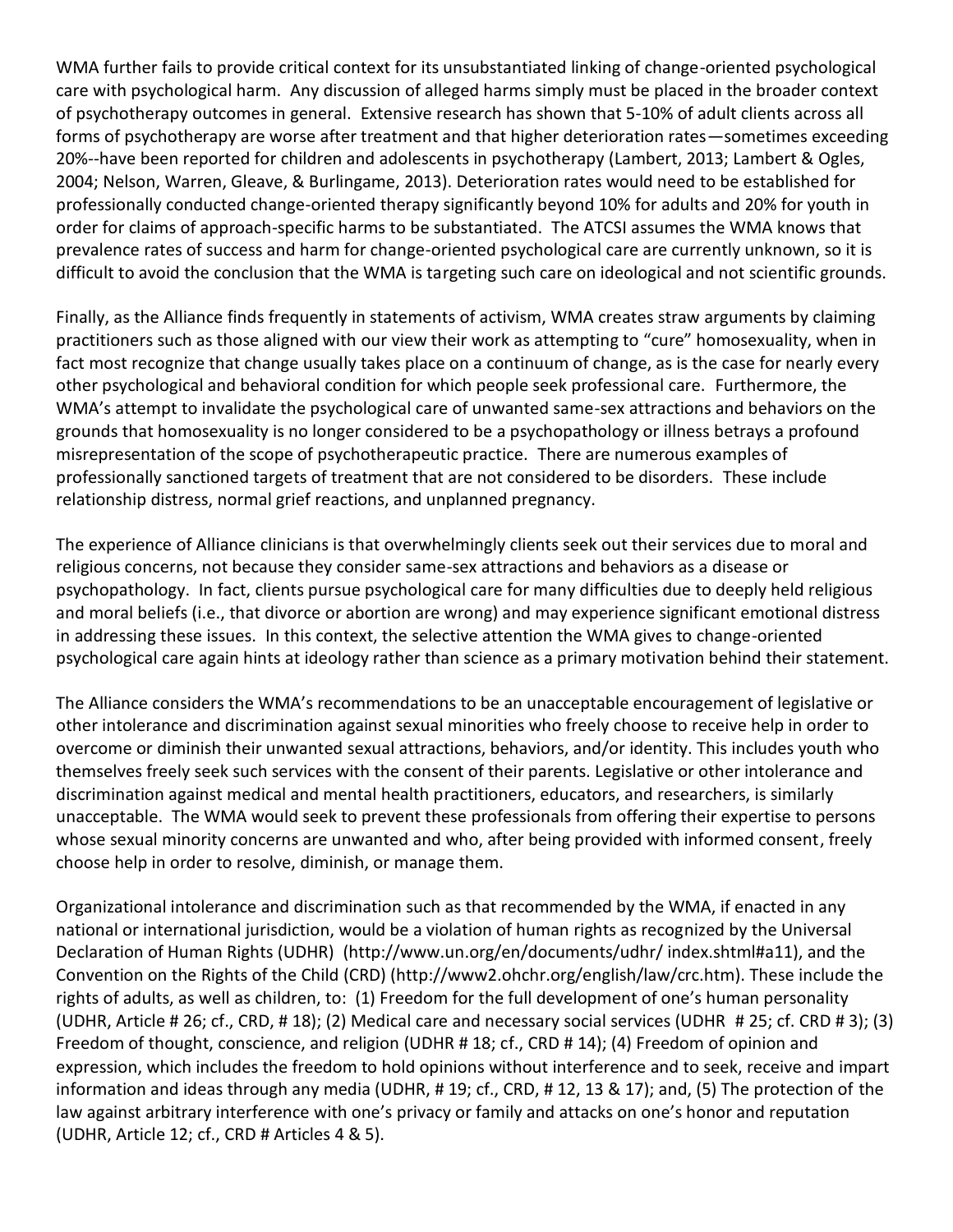These are but a few of the concerns that the ATCSI has with the WMA statement, but they should be sufficient to illustrate the statement's deeply flawed and misleading portrayal of change-oriented psychological care. Additional relevant information can be obtained at the Alliance website (www.TherapeuticChoice.com) and in the latest issue of the Journal of Human Sexuality (e.g., Rosik, 2013). The Alliance believes the proper course of action for a truly professional organization given the current limited scientific base of knowledge regarding change-oriented psychological care should be to encourage further and ideologically diverse research. Instead, the WMA statement would infringe upon the rights and freedom of therapists and their clients with unwanted same-sex attractions and behaviors by creating a strict orthopraxy which is not grounded in definitive or properly contextualized empirical data. Within this orthopraxy, the WMA refuses to give its imprimatur to certain moral, religious, and theoretical views of homosexuality. It also restricts the range of options available for how clients with unwanted same-sex attractions and behaviors can therapeutically address their conflicts. The WMA statement thus appears to represent the rhetoric of heavy handed activism and intimidation and is beneath the dignity of an organization that claims a professional and scientific identity.

Christopher H. Rosik, Ph.D. President

## References

American Psychological Association. (2009). Report of the APA Task Force on Appropriate Therapeutic Responses to Sexual Orientation. Retrieved from http://www.apa.org/pi/lgbt/resources/therapeuticresponse.pdf

Beyer, C., Baral, S. D., van Griensven, F., Goodreau, S. M., Chariyalertsak, S., Wirtz, A., and Brookmeyer, R. (2012). Global epidemiology of HIV infection in men who have sex with men. The Lancet. Advance online publication. Retrieved from http://dx.doi.org/10.1016/So140-6736(12)60821-6

Lambert, M. J. (2013). The efficacy and effectiveness of psychotherapy. In Michael J. Lambert (Ed.), Bergin and Garfield's Handbook of Psychotherapy and Behavior Change (6th Edition), (pp. 169-218). Hoboken, NJ: Wiley.

Lambert, M. J., & Ogles, B. M. (2004). The efficacy and effectiveness of psychotherapy. New York, NY: Wiley.

Nelson, P.L., Warren, J.S., Gleave, R. L., & Burlingame,G. M. (2013). Youth psychotherapy change trajectories and early warning system accuracy in a managed care setting. Journal of Clinical Psychology, 69, 880-895. doi: 10.1002/jclp.21963

Newcomb, M. E., & Mustanski, B. (2011). Moderators of the relationship between internalized homophobia and risky sexual behavior in men who have sex with men: A meta-analysis. Archives of Sexual Behavior, 40, 189-199. doi:10.1007/s10508-009-9573-8

Pascoe, E. A., & Richman, L. S. (2009). Perceived discrimination and health: A meta-analytic review. Psychological Bulletin, 135, 531-554. doi: 10.1037/a0016059